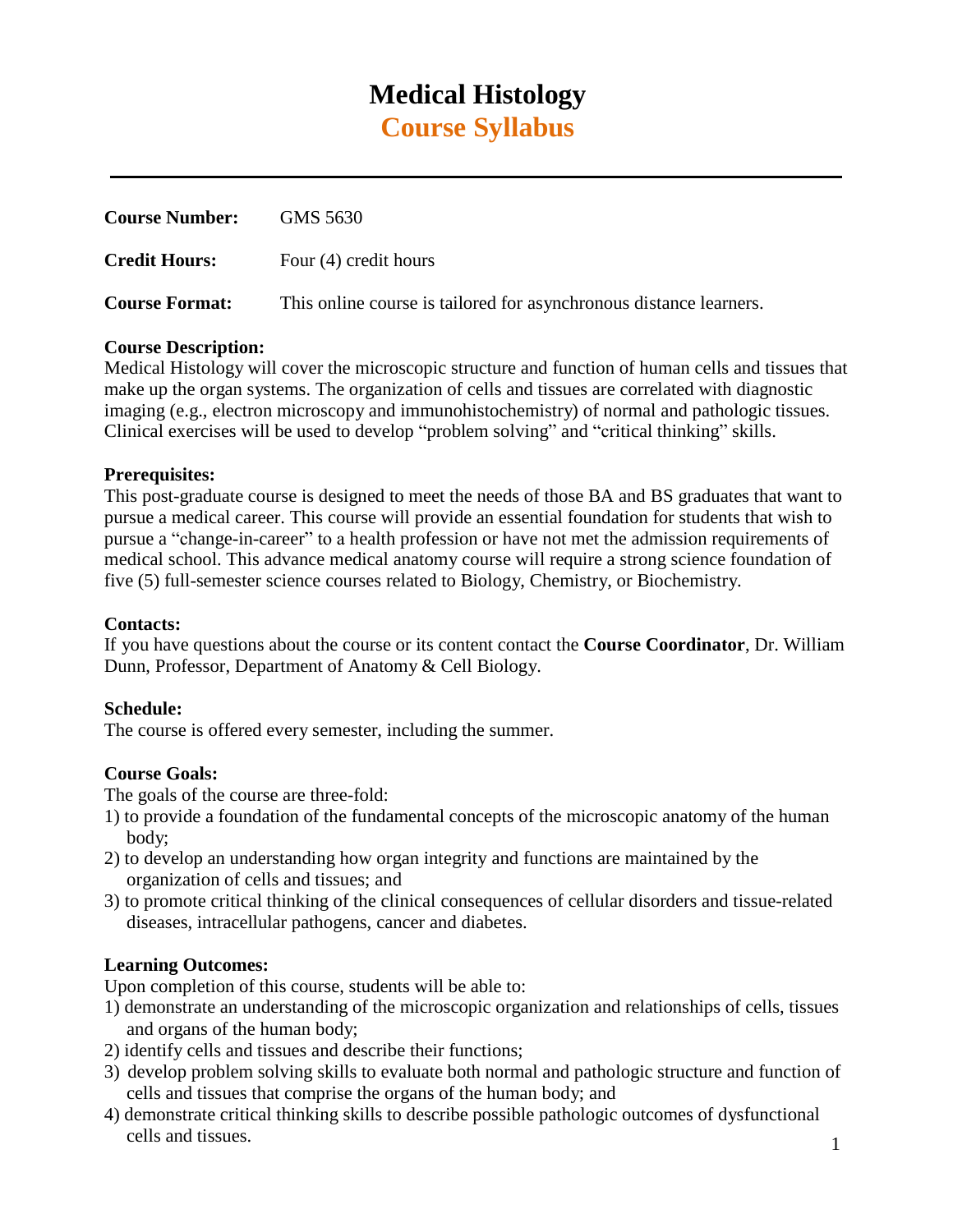### **Learning Resources:**

- 1. Unit overviews, lectures in web-based Powerpoint presentations and other multimedia resources will be provided on the course web site.
- 2. The required text is **Principles of Human Anatomy**,  $14<sup>th</sup>$  Edition, Tortora, G.J. and Nielsen, M., John Wiley & Sons, 2017. The information in the required text is available on line and coordinated with online lecture materials.

**You can purchase the electronic version of the text with the access code at [www.wileyplus.com.](http://www.wileyplus.com/) While the online access is not required, it is a highly recommended resource for this course.**

- 3. On-line quizzes that consist of multiple-choice questions will be available for each module of study.
- 4. Histology exercises (guided by an online laboratory manual and recorded presentations) combining web slides with virtual microscopy technology will be used to identify subcellular structures, cells, and tissues.
- 5. Clinical exercises on genetic disorders of cells and tissues, intracellular pathogens, cancer, and diabetes will be used to promote critical thinking.
- 6. An on-line chat session will be available every week to address questions related to the lectures and clinical exercises.

### **Examinations and Grading:**

There will be 4 examinations. Each examination will cover the content of one of 4 modules. Each examination will consist of 50 multiple-choice questions and will have a time limit of 90 minutes. On average 30 questions will test the lecture material and 20 questions will be histological identification. Each question is worth 2 points for a total of 100 points. All exams will be monitored by Honorlock, a UF chosen service that allows the students to complete their exams while still ensuring academic integrity. Students will take all examinations at a computer that meets the technical requirements of Honorlock including a web cam and microphone. Honorlock is an on-demand service so there is no need to schedule your exam in advance. See the welcome announcement in Canvas for more info regarding Honorlock.

### **Module One: Introduction to the Histology (100 points)**

Overview of Microscopic Anatomy: Cells, Tissues & Organs, Epithelium and Connective Tissue, Integumentary System, Skeletal System, Muscular System

### **Module Two: Nervous, Sensory, Endocrine, and Lymphatic Systems (100 points)**

Nervous System, Special Senses, Endocrine System, Lymphatic System

### **Module Three: Thoracic and Abdomen (100 points)**

Respiratory System, Cardiovascular System, Digestive System I, Digestive System II

### **Module Four: Pelvis (100 points)**

Urinary System, Male Reproductive System, Female Reproductive System

Four  $(4)$  module examinations = Total points possible 400 points. Your final grade will be the total number of points earned/400 (%).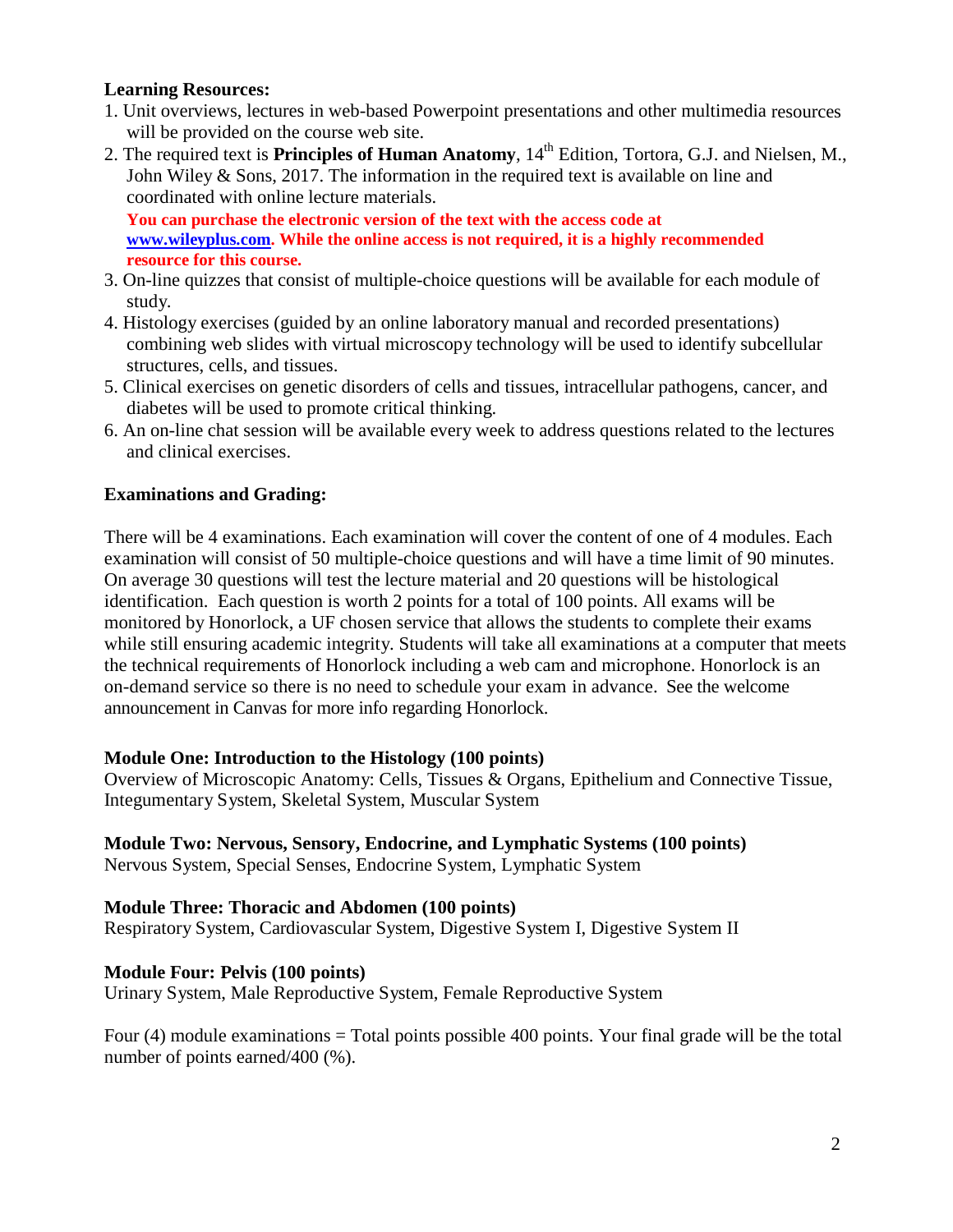# **Course Outline**

| <b>Modules</b> | <b>Assignments</b>                   | <b>Module/Activity</b>                                                                                                                        | <b>Learning Opportunities</b>                  |  |  |  |
|----------------|--------------------------------------|-----------------------------------------------------------------------------------------------------------------------------------------------|------------------------------------------------|--|--|--|
|                | (Wiley Site)                         | (UF Site)                                                                                                                                     | (UF Site)                                      |  |  |  |
|                | <b>Module 1 Units</b>                |                                                                                                                                               |                                                |  |  |  |
| $1 - 1$        | Tortora, Chap 2<br>Pre-Lecture Quiz  | Overview of Histology: Cells, Tissues, and<br>Organs<br>1-1.1 Lecture 1<br>1-1.2 Lecture 2<br>1-1.3 Histology Lab<br>1-1.4 Interactive Review | Post-Lecture Quiz<br>Histology Lab Self-Review |  |  |  |
| $1 - 2$        | Tortora, Chap 3<br>Pre-Lecture Quiz  | Epithelium and Connective Tissue<br>$1-2.1$ Lecture $1$<br>1-2.2 Lecture 2<br>1-2.3 Histology Lab<br>1-2.4 Interactive Review                 | Post-Lecture Quiz<br>Histology Lab Self-Review |  |  |  |
| $1 - 3$        | Tortora, Chap 5<br>Pre-Lecture Quiz  | Integument<br>1-3.1 Lecture 1<br>1-3.2 Lecture 2<br>1-3.3 Histology Lab<br>1-3.4 Interactive Review                                           | Post-Lecture Quiz<br>Histology Lab Self-Review |  |  |  |
| $1 - 4$        | Tortora, Chap 6<br>Pre-Lecture Quiz  | Skeletal System<br>1-4.1 Lecture 1<br>1-4.2 Lecture 2<br>1-4.3 Histology Lab<br>1-4.4 Interactive Review                                      | Post-Lecture Quiz<br>Histology Lab Self-Review |  |  |  |
| $1 - 5$        | Tortora, Chap 10<br>Pre-Lecture Quiz | Muscular System<br>1-5.1 Lecture 1<br>1-5.2 Lecture 2<br>1-5.3 Histology Lab<br>1-5.4 Interactive Review                                      | Post-Lecture Quiz<br>Histology Lab Self-Review |  |  |  |
|                |                                      | <b>Module 1 Examination (HonorLock)</b>                                                                                                       |                                                |  |  |  |
|                |                                      | <b>Module 2 Units</b>                                                                                                                         |                                                |  |  |  |
| $2 - 1$        | Tortora, Chap 16<br>Pre-Lecture Quiz | Nervous System<br>2-1.1 Lecture 1<br>2-1.2 Lecture 2<br>2-1.3 Histology Lab<br>2-1.4 Interactive Review                                       | Post-Lecture Quiz<br>Histology Lab Self-Review |  |  |  |
| $2 - 2$        | Tortora, Chap 21<br>Pre-Lecture Ouiz | <b>Special Senses</b><br>$2-2.1$ Lecture $1$<br>2-2.2 Lecture 2<br>2-2.3 Histology Lab<br>2-2.4 Interactive Review                            | Post-Lecture Quiz<br>Histology Lab Self-Review |  |  |  |
| $2 - 3$        | Tortora, Chap 22<br>Pre-Lecture Quiz | <b>Endocrine System</b><br>2-3.1 Lecture 1<br>2-3.2 Lecture 2<br>2-3.3 Histology Lab<br>2-3.4 Interactive Review                              | Post-Lecture Quiz<br>Histology Lab Self-Review |  |  |  |
| $2 - 4$        | Tortora, Chap 15<br>Pre-Lecture Quiz | Lymphatic System<br>2-4.1 Lecture 1<br>2-4.2 Lecture 2<br>2-4.3 Histology Lab<br>2-4.4 Interactive Review                                     | Post-Lecture Quiz<br>Histology Lab Self-Review |  |  |  |
|                |                                      | <b>Module 2 Examination (HonorLock)</b>                                                                                                       |                                                |  |  |  |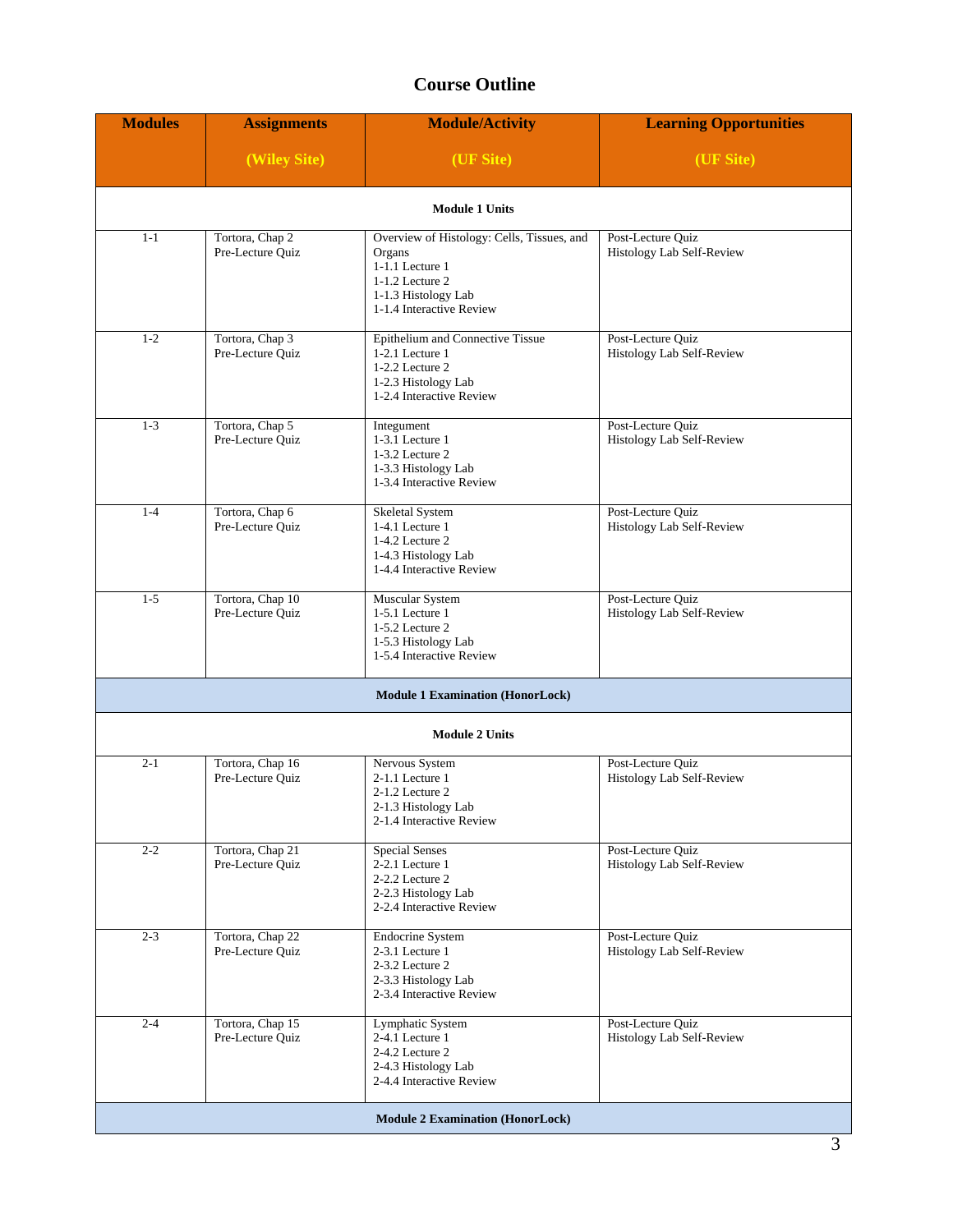|         |                                                | <b>Module 3 Units</b>                                                                                                 |                                                |  |  |
|---------|------------------------------------------------|-----------------------------------------------------------------------------------------------------------------------|------------------------------------------------|--|--|
| $3 - 1$ | Tortora, Chap 23<br>Pre-Lecture Quiz           | <b>Respiratory System</b><br>3-1.1 Lecture 1<br>3-1.2 Lecture 2<br>3-1.3 Histology Lab<br>3-1.4 Interactive Review    | Post-Lecture Quiz<br>Histology Lab Self-Review |  |  |
| $3-2$   | Tortora, Chap 12, 13, & 14<br>Pre-Lecture Quiz | Cardiovascular System<br>3-2.1 Lecture 1<br>$3-2.2$ Lecture 2<br>3-2.3 Histology Lab<br>3-2.4 Interactive Review      | Post-Lecture Quiz<br>Histology Lab Self-Review |  |  |
| $3 - 3$ | Tortora, Chap 24<br>Pre-Lecture Quiz           | Digestive System I<br>3-3.1 Lecture 1<br>3-3.2 Lecture 2<br>3-3.3 Histology Lab<br>3-3.4 Interactive Review           | Post-Lecture Quiz<br>Histology Lab Self-Review |  |  |
| $3-4$   | Tortora, Chap 24<br>Pre-Lecture Quiz           | Digestive System II<br>3-4.1 Lecture 1<br>3-4.2 Lecture 2<br>3-4.3 Histology Lab<br>3-4.4 Interactive Review          | Post-Lecture Quiz<br>Histology Lab Self-Review |  |  |
|         |                                                | <b>Module 3 Examination (HonorLock)</b>                                                                               |                                                |  |  |
|         |                                                | <b>Module 4 Units</b>                                                                                                 |                                                |  |  |
| $4 - 1$ | Tortora, Chap 25<br>Pre-Lecture Quiz           | <b>Urinary System</b><br>$4-1.1$ Lecture $1$<br>4-1.2 Lecture 2<br>4-1.3 Histology Lab<br>4-1.4 Interactive Review    | Post-Lecture Quiz<br>Histology Lab Self-Review |  |  |
| $4 - 2$ | Tortora, Chap 26<br>Pre-Lecture Ouiz           | Male Reproductive System<br>$4-2.1$ Lecture $1$<br>4-2.2 Lecture 2<br>4-2.3 Histology Lab<br>4-2.4 Interactive Review | Post-Lecture Quiz<br>Histology Lab Self-Review |  |  |
| $4 - 3$ | Tortora, Chap 26<br>Pre-Lecture Quiz           | Female Reproductive System<br>4-3.1 Lecture 1<br>4-3.2 Lecture 2<br>4-3.3 Histology Lab<br>4-3.4 Interactive Review   | Post-Lecture Ouiz<br>Histology Lab Self-Review |  |  |
|         | <b>Module 4 Examination (HonorLock)</b>        |                                                                                                                       |                                                |  |  |

# **Grading Scale:**

| A             | 93-100% correct out of a possible 400 points |
|---------------|----------------------------------------------|
| $A-$          | 90-92%                                       |
| $B+$          | 87-89%                                       |
| B             | 83-86%                                       |
| $B-$          | 80-82%                                       |
| $C+$          | 77-79%                                       |
| $\mathcal{C}$ | 73-76%                                       |
| $C-$          | 70-72%                                       |
| $D+$          | 67-69%                                       |
| D             | 63-66%                                       |
| $D-$          | 59-62%                                       |
| Ε             | <59%                                         |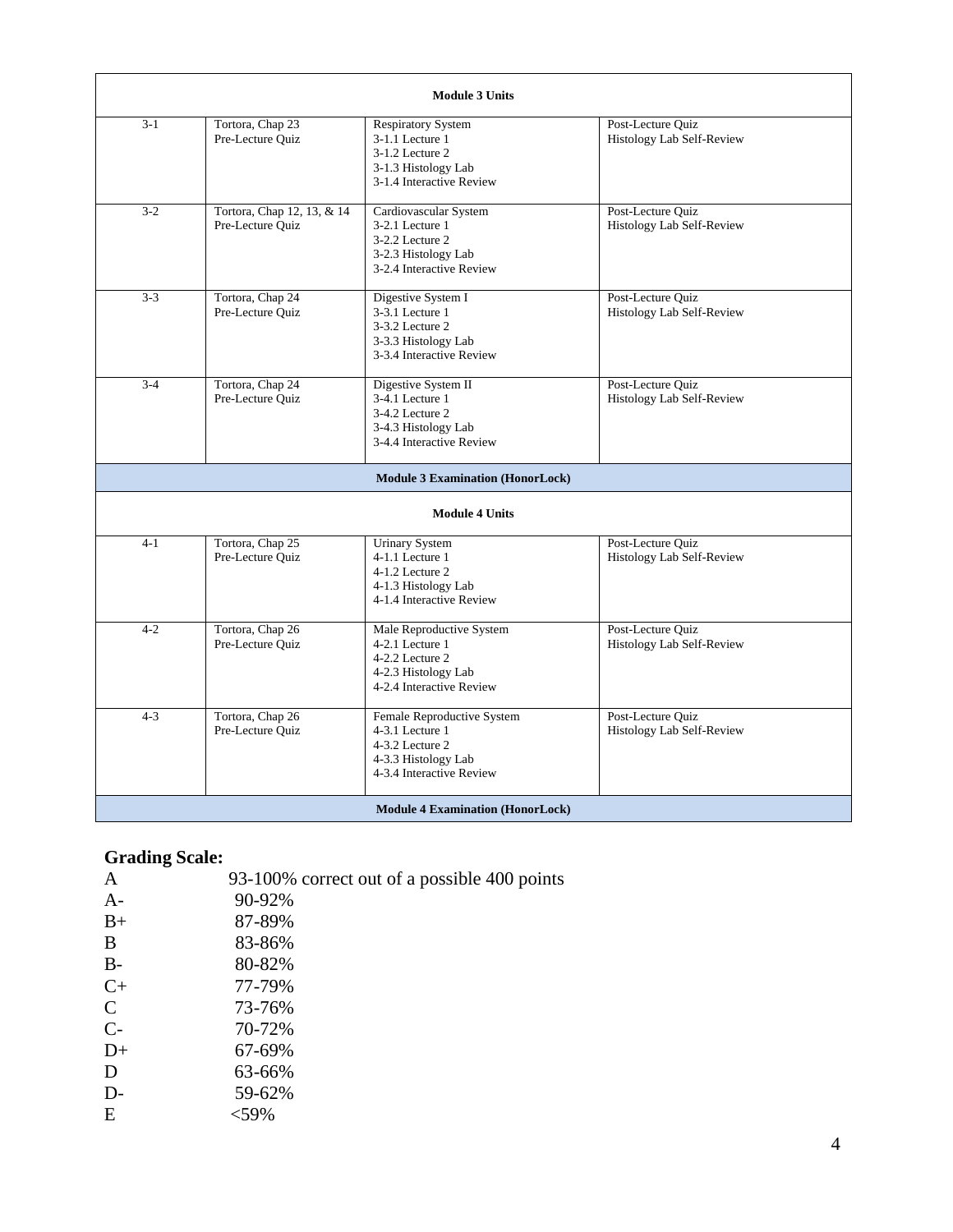$I = An incomplete grade will be given if a student fails to complete the course as scheduled.$ 

# **Grading Policy:**

There are no make-up examinations unless otherwise granted by the course coordinator prior to the examination date. If personal circumstances prevent the taking of an examination, it is the student responsibility to contact the course coordinator. Failure to take an examination without prior permission will be recorded as a 0 points earned.

## **Assignments:**

The course is divided into 4 modules.

Each module consists of selected chapters with specific reading assignments and quizzes at the Wiley site combined with video presentations and histological quizzes posted at the UF site. There is total of four hours of assigned videos per week at the UF site.

For each module students will:

1) review the learning objectives and corresponding lecture notes at the UF site;

- 2) read and complete the online quizzes at the Wiley site;
- 3) view the histology lectures (2 per week) and lab (1 per week) videos at the UF site;
- 4) complete the interactive review videos (1 per week) for each module at the UF site;
- 4) complete the post-lecture quizzes associated with each module at the UF site; and
- 5) take the scheduled, online module examinations.

## **Attendance:**

Attendance will not be taken. A student's overall success, however, is based upon following the course schedule for learning the assigned materials and practicing the recommended exercises. Students are strongly encouraged to develop self-discipline to complete all text readings and online exercises, including the practice examinations.

# **Academic Integrity:**

UF students are bound by The Honor Pledge which states, "We, the members of the University of Florida community, pledge to hold ourselves and our peers to the highest standards of honor and integrity by abiding by the Honor Code. On all work submitted for credit by students at the University of Florida, the following pledge is either required or implied: "On my honor, I have neither given nor received unauthorized aid in doing this assignment." The Honor Code [\(http://www.dso.ufl.edu/sccr/process/student-conduct-honor-code/\)](http://www.dso.ufl.edu/sccr/process/student-conduct-honor-code/)) specifies a number of behaviors that are in violation of this code and the possible sanctions. Furthermore, you are obligated to report any condition that facilitates academic misconduct to appropriate personnel. If you have any questions or concerns, please consult with the instructor or TAs in this class.

Students are expected to abide by the University's Academic Honesty Policy, and to adhere to the following pledge:

"We, the member of the University of Florida community, pledge to hold ourselves and our peers to the highest standards of honesty and integrity."

On all work submitted for credit by students at the University of Florida, the following pledge is either required or implied:

"On my honor, I have neither given nor received unauthorized aid in doing this assignment."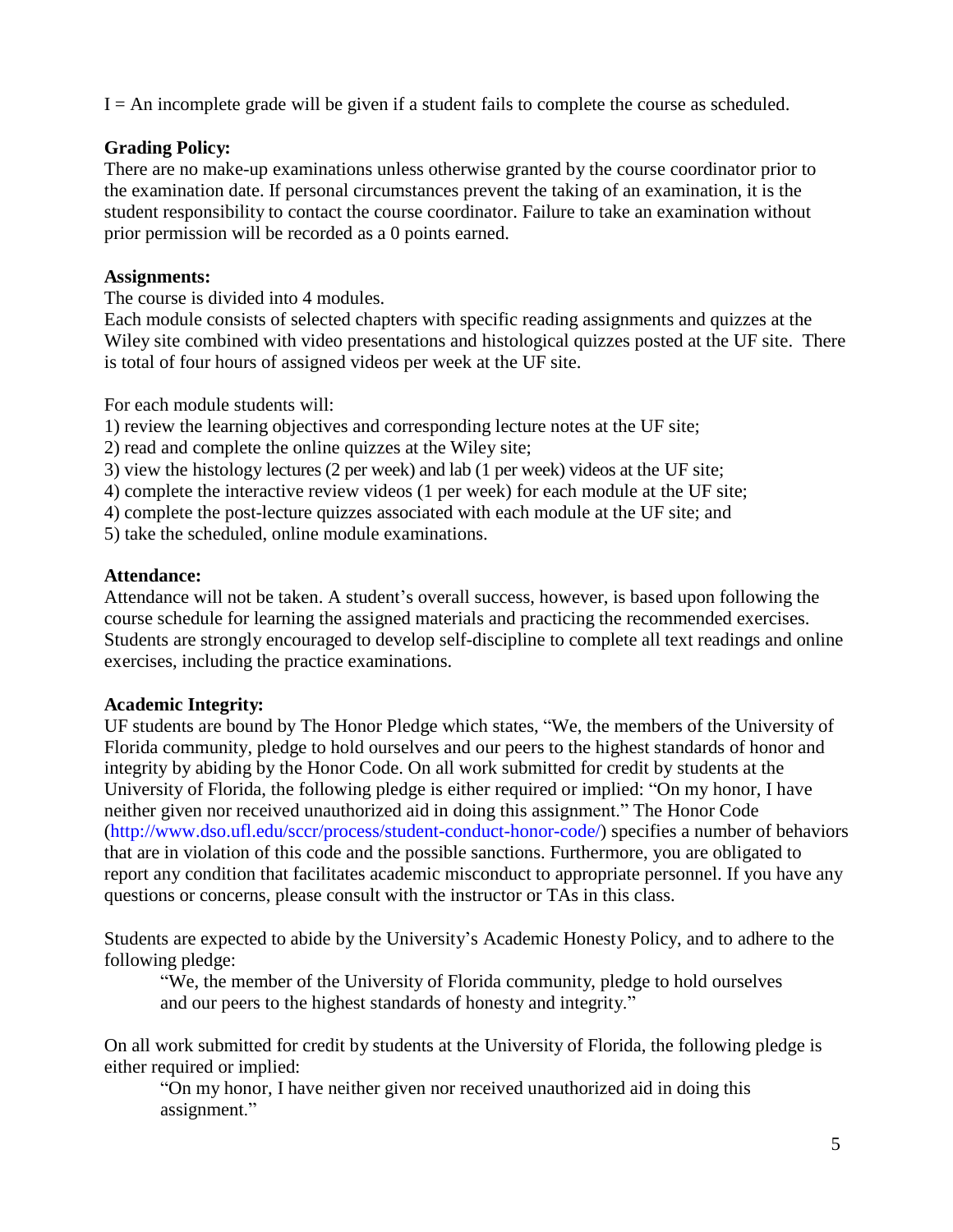According to the UF Student Guide, Academic dishonesty includes the following: Cheating - copying another's work for academic gain. Plagiarism - representing another's work as your own. Bribery - offering, giving, soliciting, or receiving goods or services of value for academic gain. Misrepresentation - altering facts (e.g., signing an absent classmate's name to an attendance sheet). Conspiracy - planning with others to commit academic dishonesty. Fabrication - making up information to avoid punishment or other difficulty.

### **Copyright Information:**

Please also review the use of copyrighted materials, which can be found on the Health Science Center Library's web page:<http://www.library.health.ufl.edu/services/copyright.htm>

### **Accommodation Policy:**

Students requesting classroom accommodation must first register with the Dean of Students' office, 202 Peabody Hall, 352-392-1261. The DSO will provide documentation to the student who must then provide this documentation to the instructor.

### **Student Support Services**

As a student in a distance learning course or program you have access to the same student support services that on campus students have. For course content questions contact your instructor. For any technical issues you encounter with your course please contact the UF computing Help Desk at 352-392-4357. For Help Desk hours visit: [http://helpdesk.ufl.edu/.](http://helpdesk.ufl.edu/) For a list of additional student support services links and information please visit: <http://www.distance.ufl.edu/student-services>

### Health and Wellness

U Matter, We Care:

If you or a friend is in distress, please contact [umatter@ufl.edu o](mailto:umatter@ufl.edu)r 352 392-1575 so that a team member can reach out to the student.

Counseling and Wellness Center: [http://www.counseling.ufl.edu/cwc/Default.aspx,](http://www.counseling.ufl.edu/cwc/Default.aspx) 392-1575; and the University Police Department: 392-1111 or 9-1-1 for emergencies.

Sexual Assault Recovery Services (SARS) Student Health Care Center, 392-1161.

University Police Department, 392-1111 (or 9-1-1 for emergencies).<http://www.police.ufl.edu/>

### Academic Resources

E-learning technical support, 352-392-4357 (select option 2) or e-mail to Learning[support@ufl.edu.](mailto:support@ufl.edu) [https://lss.at.ufl.edu/help.shtml.](https://lss.at.ufl.edu/help.shtml)

Career Resource Center, Reitz Union, 392-1601. Career assistance and counseling. <http://www.crc.ufl.edu/>